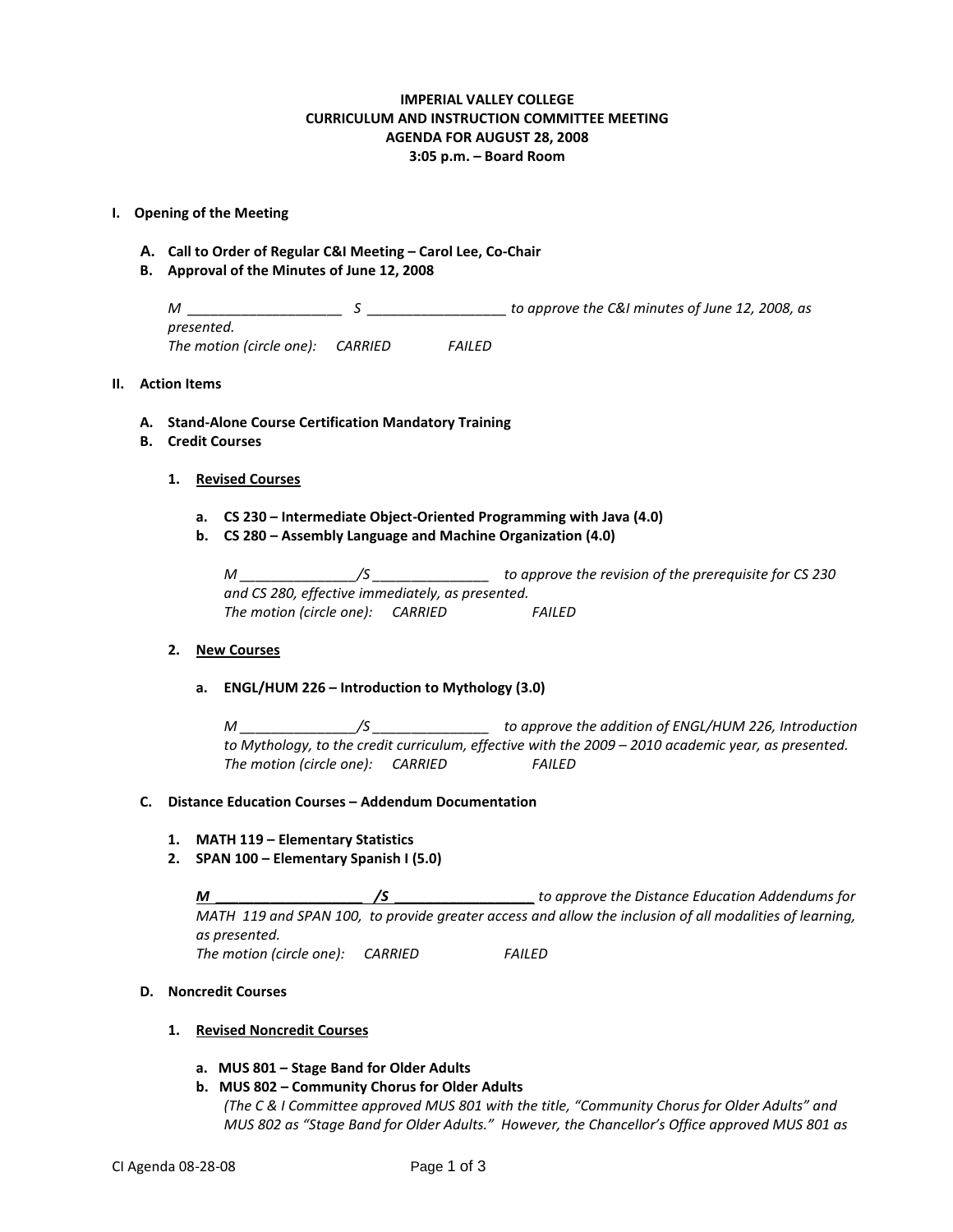*"Stage Band for Older Adults" and MUS 802 as "Community Chorus for Older Adults." The courses have been offered as approved by C & I but taught with the titles approved by the Chancellor's Office.)*

*M \_\_\_\_\_\_\_\_\_\_\_\_\_\_\_/S \_\_\_\_\_\_\_\_\_\_\_\_\_\_\_ to approve the revision of the course title and description, measurable course objectives and minimum standards for passing, and textbooks for MUS 801 and MUS 802, as approved by the Chancellor's Office, as of the approved effective term, as presented. The motion (circle one): CARRIED FAILED*

### **E. Majors and Certificates**

## **1. Revised Majors and Certificates**

### **a. Agricultural Business Management Major**

*M /S to approve the revision of the Agricultural Business Management Major (add AG 101 to Section I; add AG 140 and AG 170 to Section II; move ECON 102 from Section 1 to Section II), effective with the 2008 – 2009 academic year, as presented. The motion (circle one) CARRIED FAILED*

## **b. Agricultural Science Major**

*M /S to approve the revision of the Agricultural Science Major (add AG 101 to Section I; add AG 080, AG 150, AG 260 and AG 270 to Section II; change title of AG 250; move CIS 101 from Section I to Section II), effective with the 2008 – 2009 academic year, as presented. The motion (circle one) CARRIED FAILED*

### **c. Agricultural Business Management Certificate**

*M /S to approve the revision of the Agricultural Business Management Certificate (add AG 101 to first section; add AG 140 to second section; increase units from 25 to 25 – 26 units), effective with the 2008 – 2009 academic year, as presented. The motion (circle one) CARRIED FAILED*

# **d. English Major**

*M /S to approve the revision of the English Major to add ENGL/HUM 226 to Section II, acceptable courses for the major, effective with the 2009 – 2010 academic year, as presented. The motion (circle one) CARRIED FAILED*

### **e. Humanities Major**

*M /S to approve the revision of the Humanities Major to add ENGL/HUM 226 to Section, effective with the 2009 – 2010 academic year, as presented. The motion (circle one) CARRIED FAILED*

### **III. Discussion Items**

- **A. Accreditation**
- **B. Results of Student Survey**